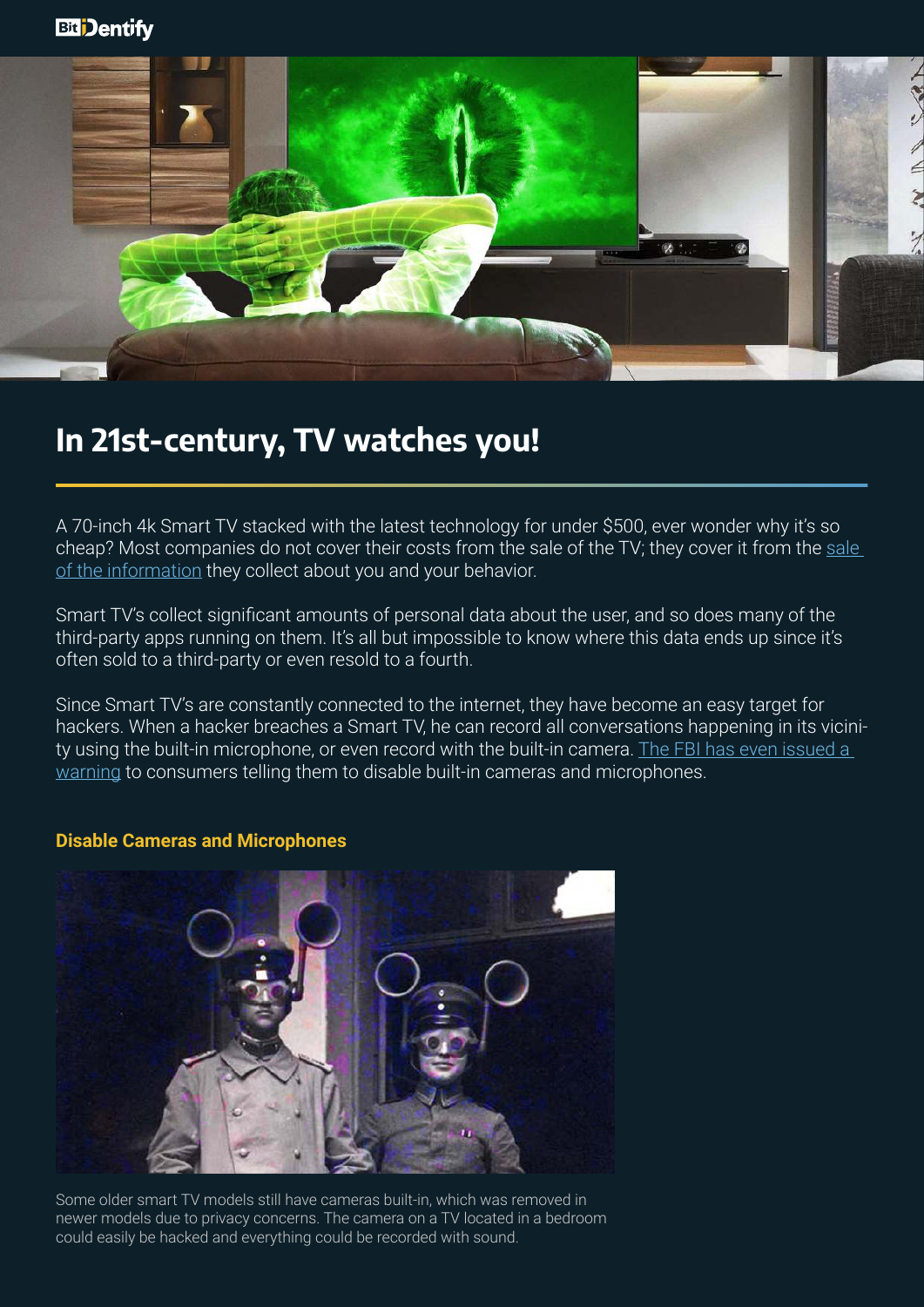If it's not possible to disable the camera trough settings, it's recommended to put a small piece of tape over the lens. As for the microphone, it's advisable to disable it as well, this usually can be done in settings, look for and disable everything related to Voice Control/Audio Guidance.

### **What is ACR?**



Automatic Content Recognition (ACR) is a technology found in most smart tv's tries to identify the content you're playing. It works by analyzing every pixel that's showed onscreen and can identify every ad, tv-show or movie that's you are playing regardless of the source.

The official reason why smart TVs have ACR is that it enables them to recommend tv shows the user might like, based on previously viewed content. The real reason ACR exists is because user data equals money; the data collected is either used by the manufacturer to target advertisement or sold to a third party. In reality, you don't know how your data will be used, or by whom.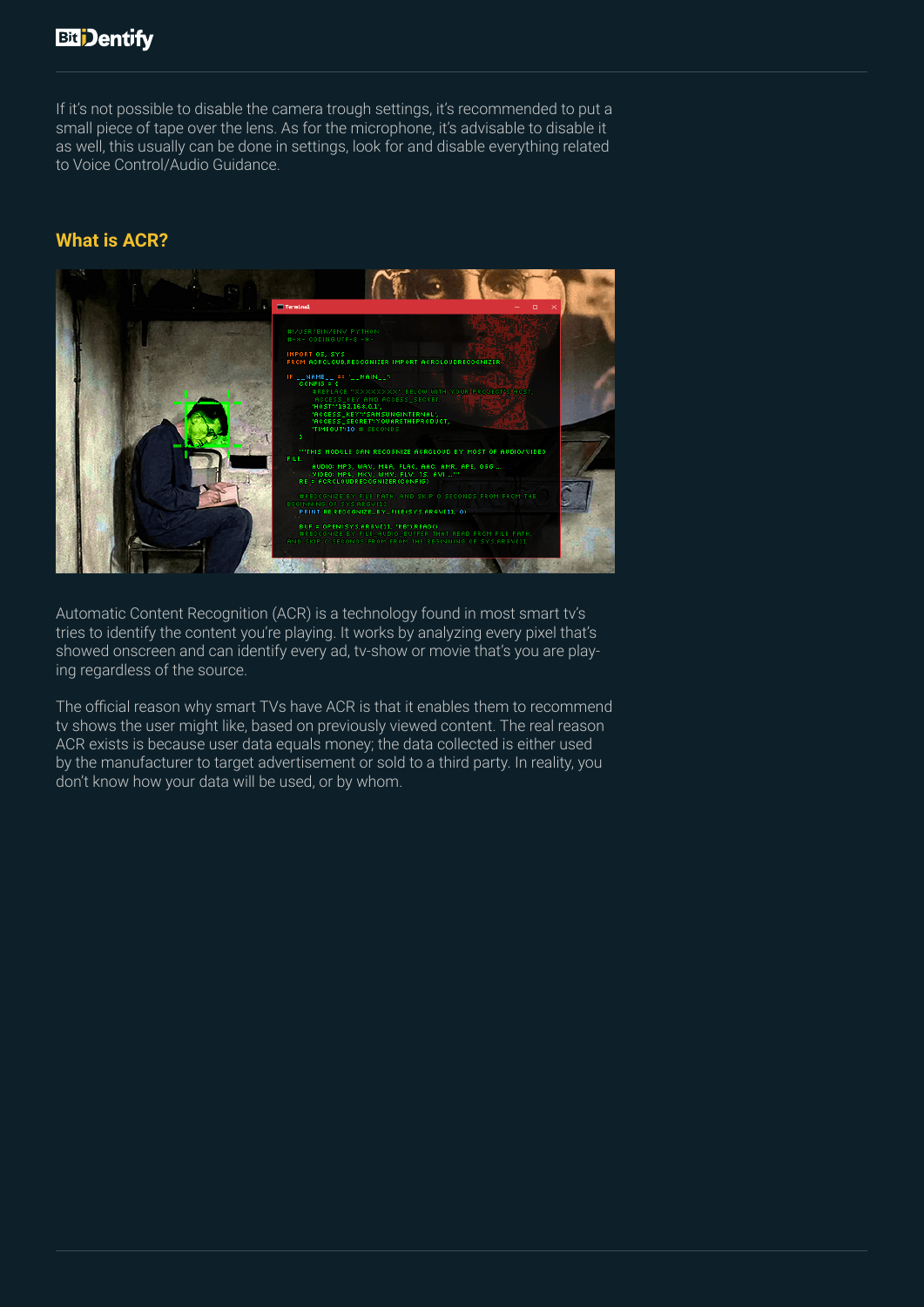### **How do I disable it?**

ACR can be turned off in most models of smart tv's but the settings look different on every manufacturer or even model. Here's is a guide for largest manufacturers:



Newer models:

- 1. On the upper right side of the main menu screen, click the **settings** icon.
- 2. Click **All settings** and then **General** option.
- 3. Scroll down and find the option **Live Plus** and disable it.

#### Older models:

- 1. Find the **User Agreements** option below the **About this TV** option.
- 2. Disable: **Terms of use, Privacy policy, Viewing information** and **Personlized Advertising**.



### 2015 – 2017 Non-Android TV's:

- 1. On the remote control, press the **Home** button.
- 1. Select **Settings** then **Preferences**.
- 1. Select **Setup** then **Network**.
- 1. Select **Samba Interactive TV** then **Settings**.
- 1. Disable **Samba TV**.

### Android TV devices:

- 1. On the remote control, press the **Home** button.
- 1. Go to **Settings** and then **Initial Setup**.
- 1. Agree to **Sony Bravia Policy** and then find **Samba TV** and turn it off.
- 2. Go to Settings and then About.
- 1. Find Ads and then turn off **Ads Personalization**.

(May also be needed)

- 1. Find Ads and then turn off **Ads Personalization**.
- 1. Press **Clear Cache** then **Force Stop** and then disable it.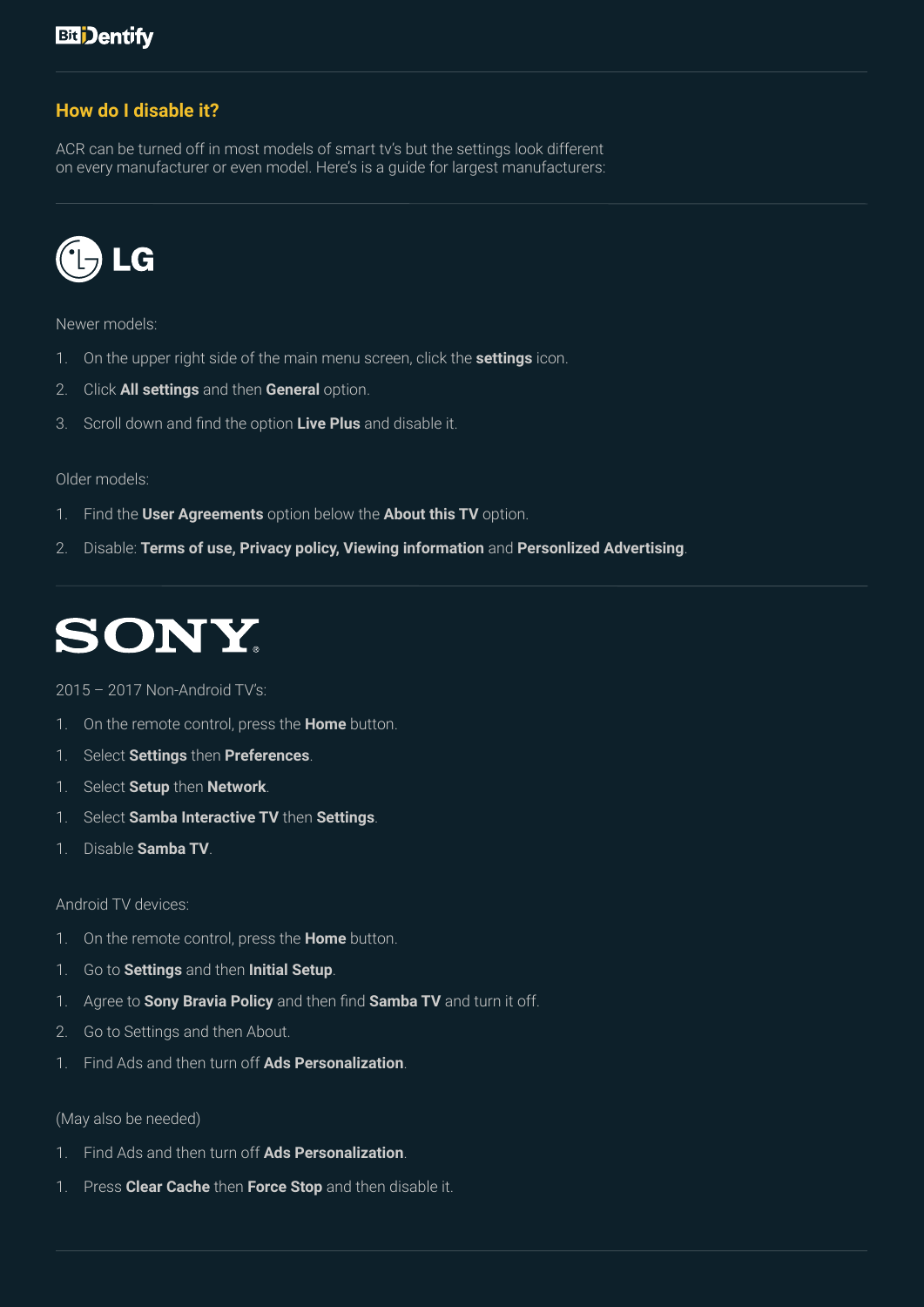Disable data collection for built-in Chromecast:

- 1. On your smartphone, open **Google Home app**.
- 1. Go to **Menu** and then select your TV from **Devices**.
- 1. Click the three dots menu and then go to **Settings**.
- 1. Turn off **Send Chromecast device usage data and crash reports**.

#### 2014 Non-Android TV's:

- 1. On the remote control, press the **Home button**.
- 1. Select **Settings** then **Network**.
- 1. Select **Samba Interactive TV**.
- 1. Disable **Samba TV**.

## **SAMSUNG**

New models with Tizen:

- 1. Go to **Settings** and then **Support** and then **Terms & Policies**.
- 1. Turn off **Viewing Information Services**, **Interest-Based Advertising** and **Voice Recognition Services**.
- 1. Under **Support**, turn off **Online Remote Management**.

Old models with Smart Hub:

- 1. Go to **Smart Hub** then **Settings** then **Support** then **Terms & Polic**y.
- 1. Turn off **SyncPlus** and **Marketing** and **Voice Recognition Services**.

## **ROKU**

Many brands use the Roku TV platform, these include: **Element, Hisense, Hitachi, Insignia, JVC, Philips, RCA, Sanyo, Sharp, TCL**, and **Westinghouse**.

Roku TV:

- 1. Go to **Settings** and then **Smart TV Experience**.
- 2. Turn off **Use Information** for **TV Inputs**.
- 3. Go to **Advertising** and check the **Limit ad tracking** checkbox.

Roku streaming players:

The same approach as TV should work but you cannot disable data collection completely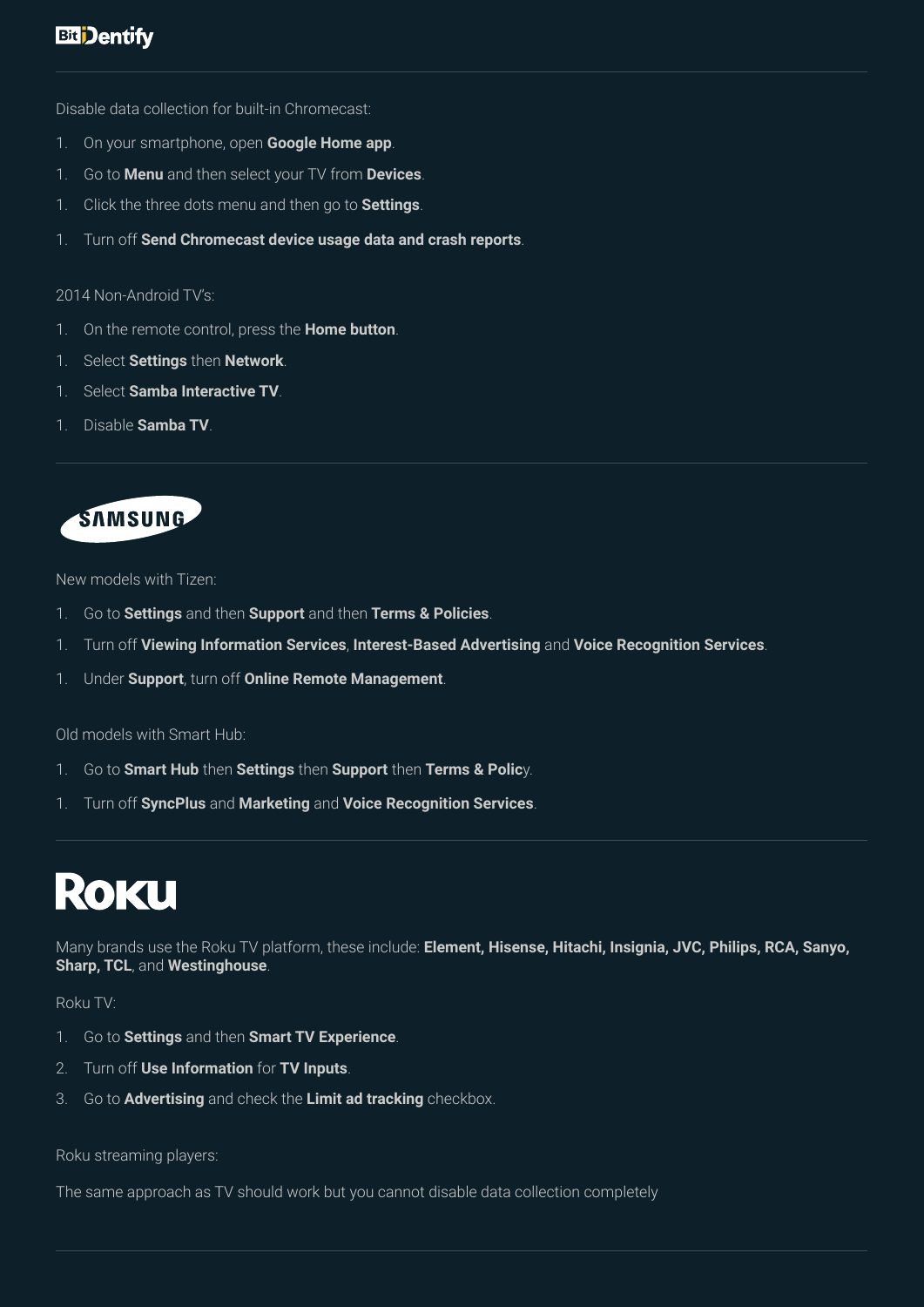# VIZIO

New models with SmartCast:

- 1. Go to **System** then **Reset & Admin**.
- 1. Turn off **Viewing Data**.

Disable data collection for built in Chromecast:

- 1. On your smartphone open **Google Home app**.
- 1. Go to **Menu** and then select your TV from **Devices**.
- 1. Click the three dots menu and then go to **Settings**.
- 1. Turn off **Send Chromecast device usage data and crash reports**.

### Old models:

- 1. Go to **System** then **Reset & Admin**.
- 1. Turn off **Smart Interactivity** or **Viewing Data.**

## amazon firerv

Amazon Fire TV Edition (Some Toshiba and Insignia TV's have Fire TV built-in)

- 1. Go to **Settings** then **Applications**.
- 2. Turn off **Collect App** and **Over-the-Air Usage Data**.
- 3. Go back to **Settings** then **Preferences**.
- 4. Scroll down to **Advertising ID** and disable **Internet-based Ads**.

## m

### Xiaomi

- 1. Go to **Settings**.
- 2. Disable **User Agreement Information** and **Help us improve our device**.